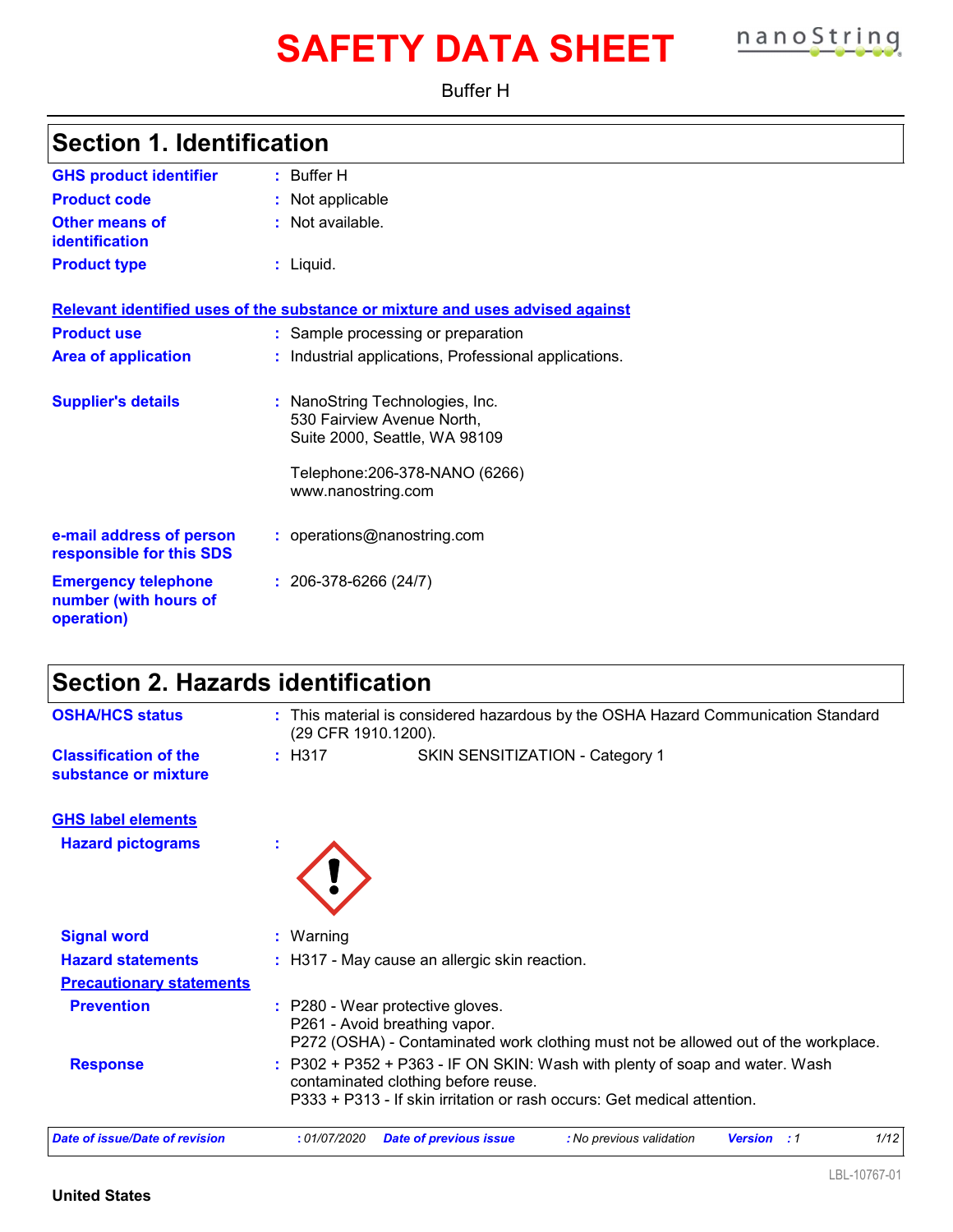### **Section 2. Hazards identification**

**Storage :** Not applicable.

**:** None known.

**Disposal <b>EXECUCE**: P501 - Dispose of contents and container in accordance with all local, regional, national and international regulations.

#### **Hazards not otherwise classified**

### **Section 3. Composition/information on ingredients**

| Substance/mixture     | : Mixture        |
|-----------------------|------------------|
| Other means of        | : Not available. |
| <b>identification</b> |                  |

| <b>Ingredient name</b> | <b>Other names</b> |             | <b>CAS number</b> |
|------------------------|--------------------|-------------|-------------------|
| Component A            | Proprietary        | Proprietary |                   |

Any concentration shown as a range is to protect confidentiality or is due to batch variation.

**There are no additional ingredients present which, within the current knowledge of the supplier and in the concentrations applicable, are classified as hazardous to health and hence require reporting in this section.**

### **Section 4. First aid measures**

#### **Description of necessary first aid measures**

| <b>Eye contact</b>  | : Immediately flush eyes with plenty of water, occasionally lifting the upper and lower<br>eyelids. Check for and remove any contact lenses. Continue to rinse for at least 10<br>minutes. Get medical attention if irritation occurs.                                                                                                                                                                                                                                                                                                                                                                                                                                                                                                                                                                                    |
|---------------------|---------------------------------------------------------------------------------------------------------------------------------------------------------------------------------------------------------------------------------------------------------------------------------------------------------------------------------------------------------------------------------------------------------------------------------------------------------------------------------------------------------------------------------------------------------------------------------------------------------------------------------------------------------------------------------------------------------------------------------------------------------------------------------------------------------------------------|
| <b>Inhalation</b>   | : Remove victim to fresh air and keep at rest in a position comfortable for breathing. If<br>not breathing, if breathing is irregular or if respiratory arrest occurs, provide artificial<br>respiration or oxygen by trained personnel. It may be dangerous to the person providing<br>aid to give mouth-to-mouth resuscitation. Get medical attention if adverse health effects<br>persist or are severe. If unconscious, place in recovery position and get medical<br>attention immediately. Maintain an open airway. Loosen tight clothing such as a collar,<br>tie, belt or waistband.                                                                                                                                                                                                                              |
| <b>Skin contact</b> | : Wash with plenty of soap and water. Remove contaminated clothing and shoes. Wash<br>contaminated clothing thoroughly with water before removing it, or wear gloves.<br>Continue to rinse for at least 10 minutes. Get medical attention. In the event of any<br>complaints or symptoms, avoid further exposure. Wash clothing before reuse. Clean<br>shoes thoroughly before reuse.                                                                                                                                                                                                                                                                                                                                                                                                                                     |
| <b>Ingestion</b>    | : Wash out mouth with water. Remove dentures if any. Remove victim to fresh air and<br>keep at rest in a position comfortable for breathing. If material has been swallowed and<br>the exposed person is conscious, give small quantities of water to drink. Stop if the<br>exposed person feels sick as vomiting may be dangerous. Do not induce vomiting<br>unless directed to do so by medical personnel. If vomiting occurs, the head should be<br>kept low so that vomit does not enter the lungs. Get medical attention if adverse health<br>effects persist or are severe. Never give anything by mouth to an unconscious person.<br>If unconscious, place in recovery position and get medical attention immediately.<br>Maintain an open airway. Loosen tight clothing such as a collar, tie, belt or waistband. |

**Most important symptoms/effects, acute and delayed**

| <b>Potential acute health effects</b> |                                                                           |                    |      |
|---------------------------------------|---------------------------------------------------------------------------|--------------------|------|
| <b>Eye contact</b>                    | : No known significant effects or critical hazards.                       |                    |      |
| <b>Inhalation</b>                     | : No known significant effects or critical hazards.                       |                    |      |
| <b>Skin contact</b>                   | : May cause an allergic skin reaction.                                    |                    |      |
| Date of issue/Date of revision        | <b>Date of previous issue</b><br>: No previous validation<br>: 01/07/2020 | <b>Version</b> : 1 | 2/12 |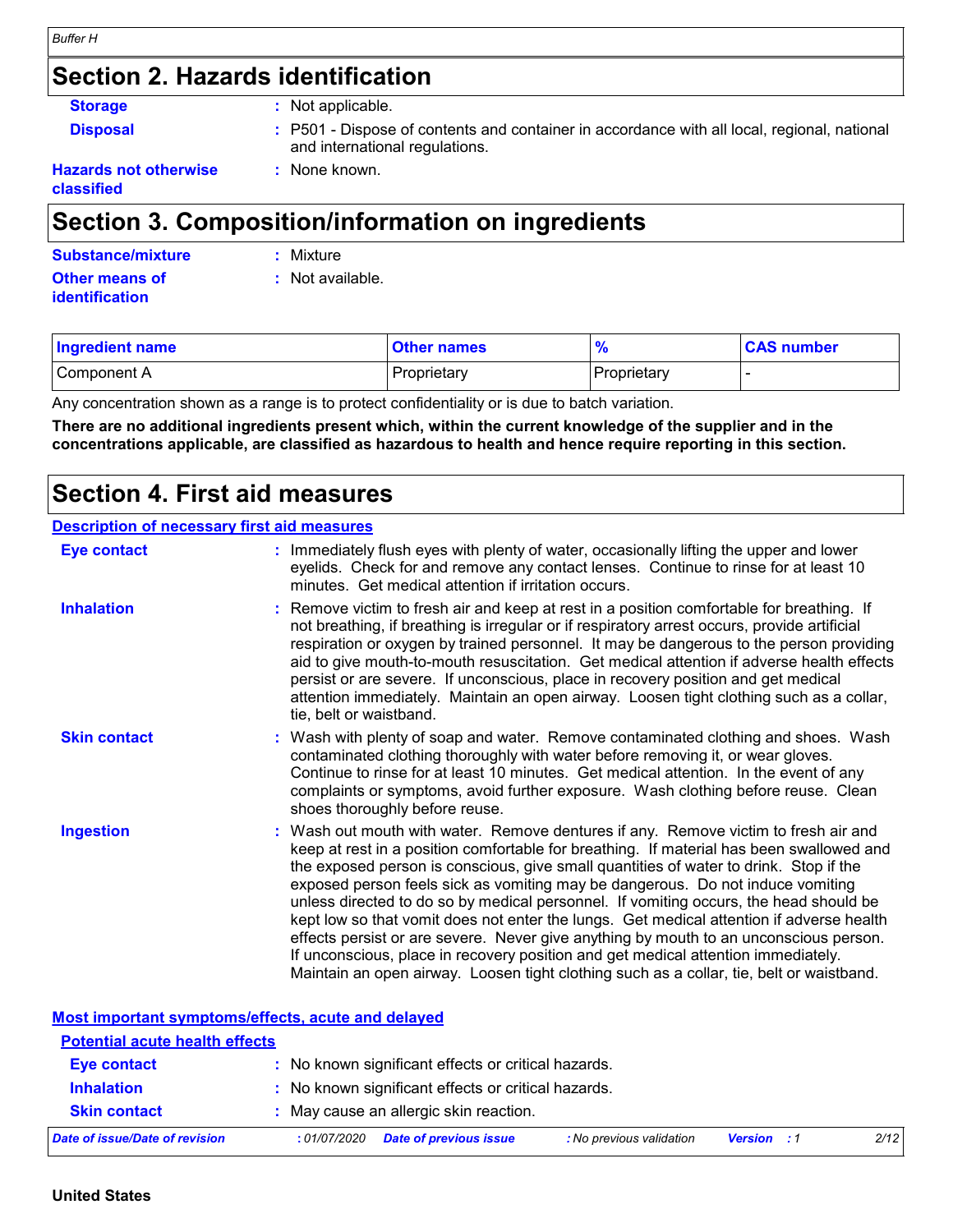### **Section 4. First aid measures**

| <b>Ingestion</b>                    | : No known significant effects or critical hazards.                                                                                                                                                                                                                   |
|-------------------------------------|-----------------------------------------------------------------------------------------------------------------------------------------------------------------------------------------------------------------------------------------------------------------------|
| <b>Over-exposure signs/symptoms</b> |                                                                                                                                                                                                                                                                       |
| Eye contact                         | : No specific data.                                                                                                                                                                                                                                                   |
| <b>Inhalation</b>                   | : No specific data.                                                                                                                                                                                                                                                   |
| <b>Skin contact</b>                 | Adverse symptoms may include the following:<br>irritation<br>redness                                                                                                                                                                                                  |
| <b>Ingestion</b>                    | : No specific data.                                                                                                                                                                                                                                                   |
|                                     | Indication of immediate medical attention and special treatment needed, if necessary                                                                                                                                                                                  |
| <b>Notes to physician</b>           | : Treat symptomatically. Contact poison treatment specialist immediately if large<br>quantities have been ingested or inhaled.                                                                                                                                        |
| <b>Specific treatments</b>          | No specific treatment.                                                                                                                                                                                                                                                |
| <b>Protection of first-aiders</b>   | : No action shall be taken involving any personal risk or without suitable training. It may<br>be dangerous to the person providing aid to give mouth-to-mouth resuscitation. Wash<br>contaminated clothing thoroughly with water before removing it, or wear gloves. |

#### **See toxicological information (Section 11)**

### **Section 5. Fire-fighting measures**

| <b>Extinguishing media</b>                               |                                                                                                                                                                                                     |
|----------------------------------------------------------|-----------------------------------------------------------------------------------------------------------------------------------------------------------------------------------------------------|
| <b>Suitable extinguishing</b><br>media                   | : Use an extinguishing agent suitable for the surrounding fire.                                                                                                                                     |
| <b>Unsuitable extinguishing</b><br>media                 | : Do not use water jet.                                                                                                                                                                             |
| <b>Specific hazards arising</b><br>from the chemical     | : In a fire or if heated, a pressure increase will occur and the container may burst.                                                                                                               |
| <b>Hazardous thermal</b><br>decomposition products       | : No specific data.                                                                                                                                                                                 |
| <b>Special protective actions</b><br>for fire-fighters   | : Promptly isolate the scene by removing all persons from the vicinity of the incident if<br>there is a fire. No action shall be taken involving any personal risk or without suitable<br>training. |
| <b>Special protective</b><br>equipment for fire-fighters | : Fire-fighters should wear appropriate protective equipment and self-contained breathing<br>apparatus (SCBA) with a full face-piece operated in positive pressure mode.                            |

### **Section 6. Accidental release measures**

|                                | <b>Personal precautions, protective equipment and emergency procedures</b>                                                                                                                                                                                                                                                                                                                                       |
|--------------------------------|------------------------------------------------------------------------------------------------------------------------------------------------------------------------------------------------------------------------------------------------------------------------------------------------------------------------------------------------------------------------------------------------------------------|
| For non-emergency<br>personnel | : No action shall be taken involving any personal risk or without suitable training.<br>Evacuate surrounding areas. Keep unnecessary and unprotected personnel from<br>entering. Do not touch or walk through spilled material. Avoid breathing vapor or mist.<br>Provide adequate ventilation. Wear appropriate respirator when ventilation is<br>inadequate. Put on appropriate personal protective equipment. |
| For emergency responders       | : If specialized clothing is required to deal with the spillage, take note of any information in<br>Section 8 on suitable and unsuitable materials. See also the information in "For non-<br>emergency personnel".                                                                                                                                                                                               |
| Date of issue/Date of revision | 3/12<br><b>Date of previous issue</b><br>: No previous validation<br>:01/07/2020<br><b>Version</b>                                                                                                                                                                                                                                                                                                               |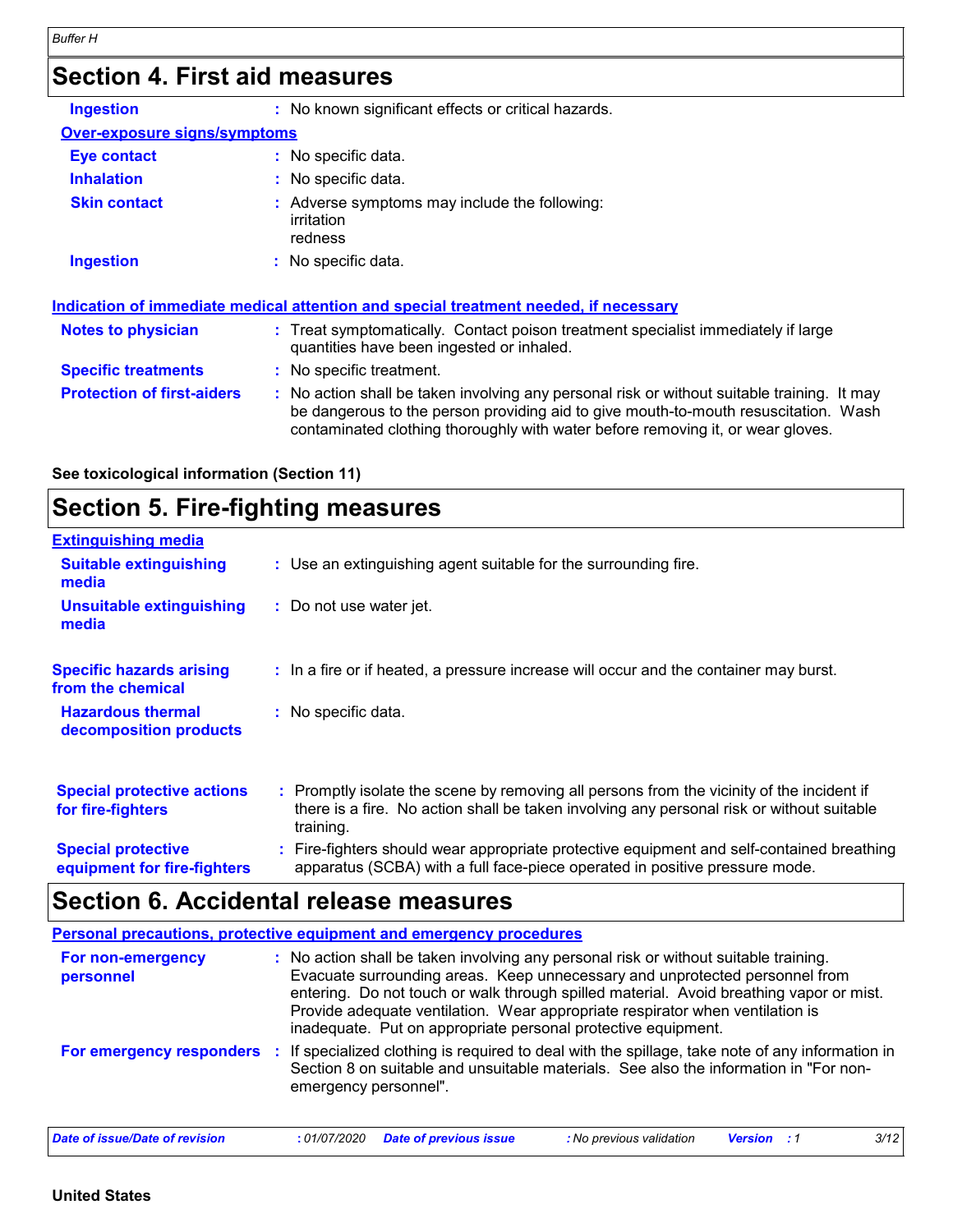## **Section 6. Accidental release measures**

| <b>Environmental precautions</b>                             | : Avoid dispersal of spilled material and runoff and contact with soil, waterways, drains<br>and sewers. Inform the relevant authorities if the product has caused environmental<br>pollution (sewers, waterways, soil or air).                                                                                                                                                                                                                                                                                                                                                                                                                                                                              |
|--------------------------------------------------------------|--------------------------------------------------------------------------------------------------------------------------------------------------------------------------------------------------------------------------------------------------------------------------------------------------------------------------------------------------------------------------------------------------------------------------------------------------------------------------------------------------------------------------------------------------------------------------------------------------------------------------------------------------------------------------------------------------------------|
| <b>Methods and materials for containment and cleaning up</b> |                                                                                                                                                                                                                                                                                                                                                                                                                                                                                                                                                                                                                                                                                                              |
| <b>Small spill</b>                                           | : Stop leak if without risk. Move containers from spill area. Dilute with water and mop up<br>if water-soluble. Alternatively, or if water-insoluble, absorb with an inert dry material and<br>place in an appropriate waste disposal container. Dispose of via a licensed waste<br>disposal contractor.                                                                                                                                                                                                                                                                                                                                                                                                     |
| Large spill                                                  | : Stop leak if without risk. Move containers from spill area. Approach release from<br>upwind. Prevent entry into sewers, water courses, basements or confined areas. Wash<br>spillages into an effluent treatment plant or proceed as follows. Contain and collect<br>spillage with non-combustible, absorbent material e.g. sand, earth, vermiculite or<br>diatomaceous earth and place in container for disposal according to local regulations<br>(see Section 13). Dispose of via a licensed waste disposal contractor. Contaminated<br>absorbent material may pose the same hazard as the spilled product. Note: see<br>Section 1 for emergency contact information and Section 13 for waste disposal. |

### **Section 7. Handling and storage**

#### **Precautions for safe handling**

| <b>Protective measures</b>                                                       | : Put on appropriate personal protective equipment (see Section 8). Persons with a<br>history of skin sensitization problems should not be employed in any process in which<br>this product is used. Do not get in eyes or on skin or clothing. Do not ingest. Avoid<br>breathing vapor or mist. Keep in the original container or an approved alternative made<br>from a compatible material, kept tightly closed when not in use. Empty containers retain<br>product residue and can be hazardous. Do not reuse container. |
|----------------------------------------------------------------------------------|------------------------------------------------------------------------------------------------------------------------------------------------------------------------------------------------------------------------------------------------------------------------------------------------------------------------------------------------------------------------------------------------------------------------------------------------------------------------------------------------------------------------------|
| <b>Advice on general</b><br>occupational hygiene                                 | : Eating, drinking and smoking should be prohibited in areas where this material is<br>handled, stored and processed. Workers should wash hands and face before eating,<br>drinking and smoking. Remove contaminated clothing and protective equipment before<br>entering eating areas. See also Section 8 for additional information on hygiene<br>measures.                                                                                                                                                                |
| <b>Conditions for safe storage,</b><br>including any<br><b>incompatibilities</b> | Store in accordance with local regulations. Keep container tightly closed and store at<br>recommended temperature. Keep container tightly closed and sealed until ready for use.<br>Containers that have been opened must be carefully resealed and kept upright to<br>prevent leakage. Do not store in unlabeled containers. Use appropriate containment to<br>avoid environmental contamination. See Section 10 for incompatible materials before<br>handling or use.                                                      |

### **Section 8. Exposure controls/personal protection**

#### **Control parameters**

| <b>Ingredient name</b>                     |                                                                                                                                                                                                                                                                                                                                 | <b>Exposure limits</b>                                                                 |                    |      |  |  |
|--------------------------------------------|---------------------------------------------------------------------------------------------------------------------------------------------------------------------------------------------------------------------------------------------------------------------------------------------------------------------------------|----------------------------------------------------------------------------------------|--------------------|------|--|--|
| Component A                                | None.                                                                                                                                                                                                                                                                                                                           |                                                                                        |                    |      |  |  |
| <b>Appropriate engineering</b><br>controls | contaminants.                                                                                                                                                                                                                                                                                                                   | : Good general ventilation should be sufficient to control worker exposure to airborne |                    |      |  |  |
| <b>Environmental exposure</b><br>controls  | : Emissions from ventilation or work process equipment should be checked to ensure<br>they comply with the requirements of environmental protection legislation. In some<br>cases, fume scrubbers, filters or engineering modifications to the process equipment<br>will be necessary to reduce emissions to acceptable levels. |                                                                                        |                    |      |  |  |
| Date of issue/Date of revision             | <b>Date of previous issue</b><br>:01/07/2020                                                                                                                                                                                                                                                                                    | : No previous validation                                                               | <b>Version</b> : 1 | 4/12 |  |  |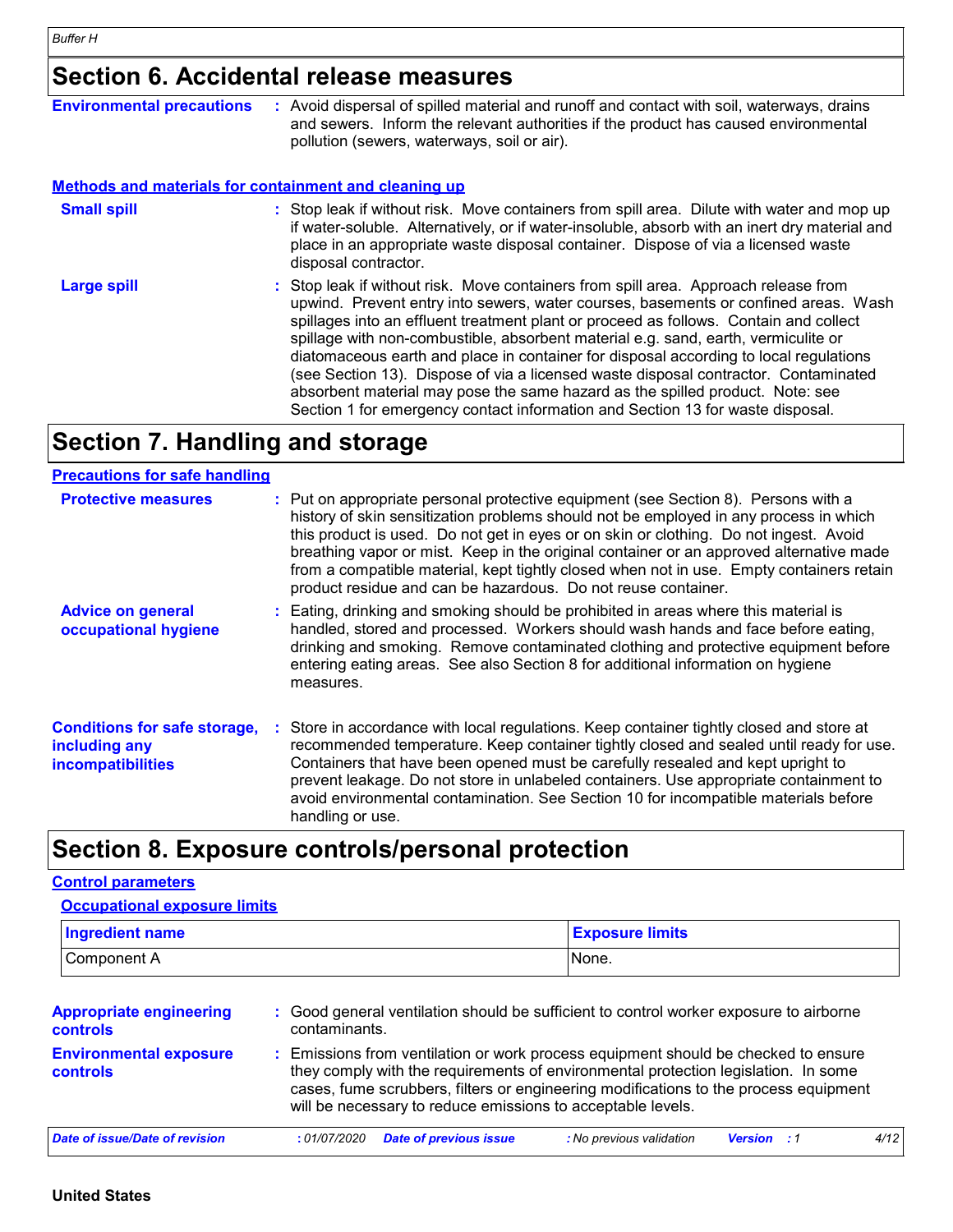### **Section 8. Exposure controls/personal protection**

| <b>Individual protection measures</b> |                                                                                                                                                                                                                                                                                                                                                                                                                                                                                                                                                                                                                        |
|---------------------------------------|------------------------------------------------------------------------------------------------------------------------------------------------------------------------------------------------------------------------------------------------------------------------------------------------------------------------------------------------------------------------------------------------------------------------------------------------------------------------------------------------------------------------------------------------------------------------------------------------------------------------|
| <b>Hygiene measures</b>               | : Wash hands, forearms and face thoroughly after handling chemical products, before<br>eating, smoking and using the lavatory and at the end of the working period.<br>Appropriate techniques should be used to remove potentially contaminated clothing.<br>Contaminated work clothing should not be allowed out of the workplace. Wash<br>contaminated clothing before reusing. Ensure that eyewash stations and safety<br>showers are close to the workstation location.                                                                                                                                            |
| <b>Eye/face protection</b>            | Safety eyewear complying with an approved standard should be used when a risk<br>assessment indicates this is necessary to avoid exposure to liquid splashes, mists,<br>gases or dusts. If contact is possible, the following protection should be worn, unless<br>the assessment indicates a higher degree of protection: safety glasses with side-<br>shields.                                                                                                                                                                                                                                                       |
| <b>Skin protection</b>                |                                                                                                                                                                                                                                                                                                                                                                                                                                                                                                                                                                                                                        |
| <b>Hand protection</b>                | : Chemical-resistant, impervious gloves complying with an approved standard should be<br>worn at all times when handling chemical products if a risk assessment indicates this is<br>necessary. Considering the parameters specified by the glove manufacturer, check<br>during use that the gloves are still retaining their protective properties. It should be<br>noted that the time to breakthrough for any glove material may be different for different<br>glove manufacturers. In the case of mixtures, consisting of several substances, the<br>protection time of the gloves cannot be accurately estimated. |
| <b>Body protection</b>                | : Personal protective equipment for the body should be selected based on the task being<br>performed and the risks involved and should be approved by a specialist before<br>handling this product.                                                                                                                                                                                                                                                                                                                                                                                                                    |
| <b>Other skin protection</b>          | : Appropriate footwear and any additional skin protection measures should be selected<br>based on the task being performed and the risks involved and should be approved by a<br>specialist before handling this product.                                                                                                                                                                                                                                                                                                                                                                                              |
| <b>Respiratory protection</b>         | Based on the hazard and potential for exposure, select a respirator that meets the<br>÷.<br>appropriate standard or certification. Respirators must be used according to a<br>respiratory protection program to ensure proper fitting, training, and other important<br>aspects of use.                                                                                                                                                                                                                                                                                                                                |

### **Section 9. Physical and chemical properties**

| <b>Appearance</b>                               |                                                                                                         |
|-------------------------------------------------|---------------------------------------------------------------------------------------------------------|
| <b>Physical state</b>                           | $:$ Liquid.                                                                                             |
| <b>Color</b>                                    | $:$ Not available.                                                                                      |
| <b>Odor</b>                                     | : Odorless.                                                                                             |
| <b>Odor threshold</b>                           | $:$ Not available.                                                                                      |
| pH                                              | : 7                                                                                                     |
| <b>Melting point</b>                            | : Not available.                                                                                        |
| <b>Boiling point</b>                            | : Not available.                                                                                        |
| <b>Flash point</b>                              | : Not available.                                                                                        |
| <b>Evaporation rate</b>                         | : Not available.                                                                                        |
| <b>Flammability (solid, gas)</b>                | : Not applicable.                                                                                       |
| Lower and upper explosive<br>(flammable) limits | : Not available.                                                                                        |
| <b>Vapor pressure</b>                           | : Not available.                                                                                        |
| <b>Vapor density</b>                            | : Not available.                                                                                        |
| <b>Relative density</b>                         | : Not available.                                                                                        |
| <b>Date of issue/Date of revision</b>           | 5/12<br>: 01/07/2020<br><b>Date of previous issue</b><br><b>Version</b> : 1<br>: No previous validation |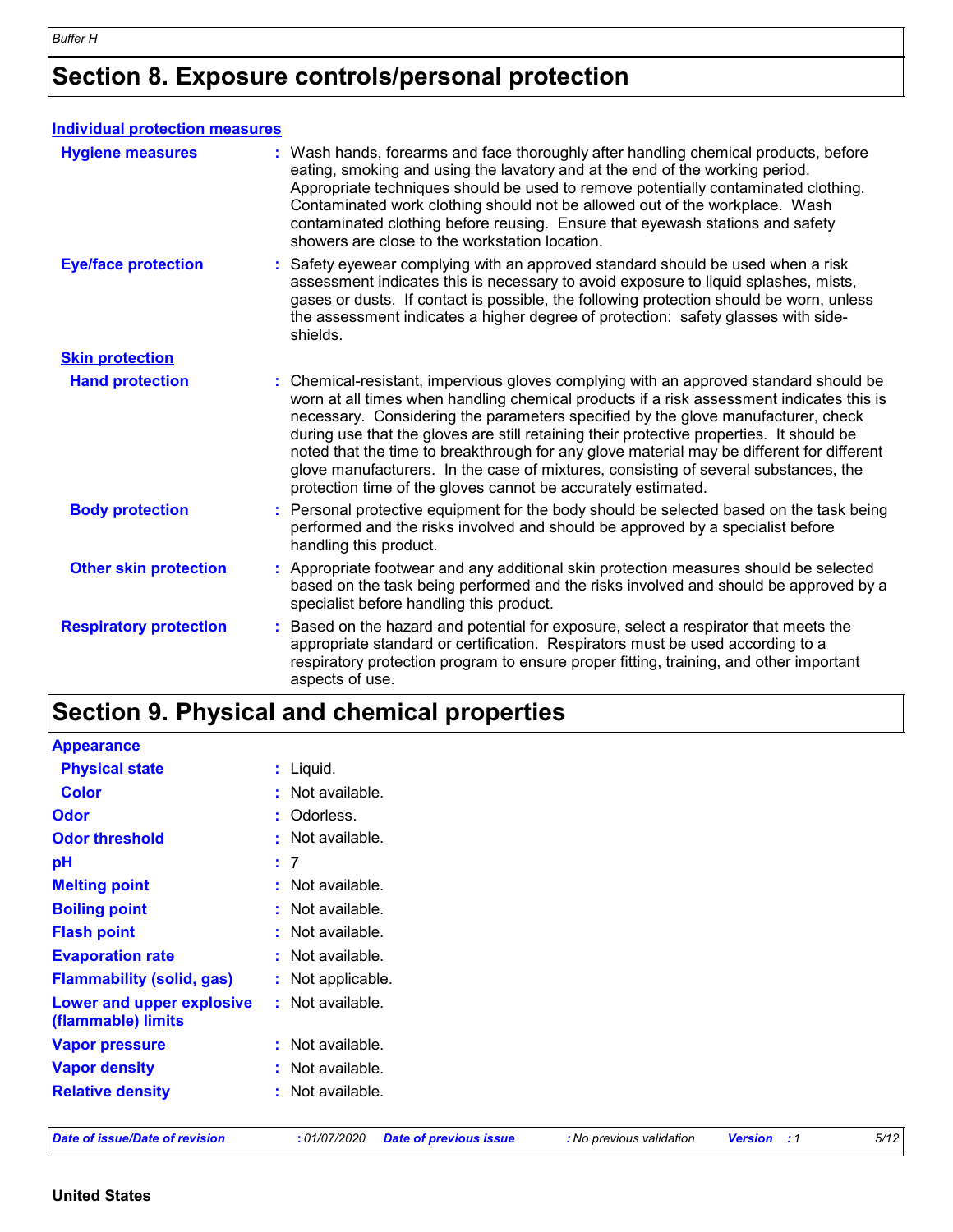### **Section 9. Physical and chemical properties**

| <b>Density</b>                                    | t. | Not available.                                                         |
|---------------------------------------------------|----|------------------------------------------------------------------------|
| <b>Solubility</b>                                 |    | : Easily soluble in the following materials: cold water and hot water. |
| <b>Solubility in water</b>                        |    | : Not available.                                                       |
| <b>Partition coefficient: n-</b><br>octanol/water |    | $:$ Not available.                                                     |
| <b>Auto-ignition temperature</b>                  |    | $:$ Not available.                                                     |
| <b>Decomposition temperature</b>                  |    | : Not available.                                                       |
| <b>SADT</b>                                       |    | $:$ Not available.                                                     |
| <b>Viscosity</b>                                  |    | : Not available.                                                       |
| Flow time (ISO 2431)                              |    | : Not available.                                                       |

### **Section 10. Stability and reactivity**

| <b>Reactivity</b>                                   | : No specific test data related to reactivity available for this product or its ingredients.                                                                              |
|-----------------------------------------------------|---------------------------------------------------------------------------------------------------------------------------------------------------------------------------|
| <b>Chemical stability</b>                           | : The product is stable.                                                                                                                                                  |
| <b>Possibility of hazardous</b><br><b>reactions</b> | : Under normal conditions of storage and use, hazardous reactions will not occur.<br>Under normal conditions of storage and use, hazardous polymerization will not occur. |
| <b>Conditions to avoid</b>                          | : No specific data.                                                                                                                                                       |
| <b>Incompatible materials</b>                       | : Reactive or incompatible with the following materials: oxidizing materials.                                                                                             |
| <b>Hazardous decomposition</b><br><b>products</b>   | : Under normal conditions of storage and use, hazardous decomposition products should<br>not be produced.                                                                 |

### **Section 11. Toxicological information**

#### **Information on toxicological effects**

**Acute toxicity**

| <b>Product/ingredient name</b> | <b>Result</b>                   | <b>Species</b> | <b>Dose</b>           | <b>Exposure</b> |
|--------------------------------|---------------------------------|----------------|-----------------------|-----------------|
| Component A                    | LC50 Inhalation Dusts and mists | Rat - Male,    | $ 0.11 \text{ mg}/I $ | l4 hours        |
|                                |                                 | Female         |                       |                 |
|                                | <b>ILD50 Dermal</b>             | Rat - Male,    | $242$ mg/kg           |                 |
|                                |                                 | Female         |                       |                 |
|                                | LD50 Oral                       | Rat - Male,    | 285.5 mg/kg           |                 |
|                                |                                 | Female         |                       |                 |

### **Irritation/Corrosion**

Not available.

#### **Sensitization**

Not available.

#### **Mutagenicity**

**Conclusion/Summary :** Not available.

*Date of issue/Date of revision* **:** *01/07/2020 Date of previous issue : No previous validation Version : 1 6/12*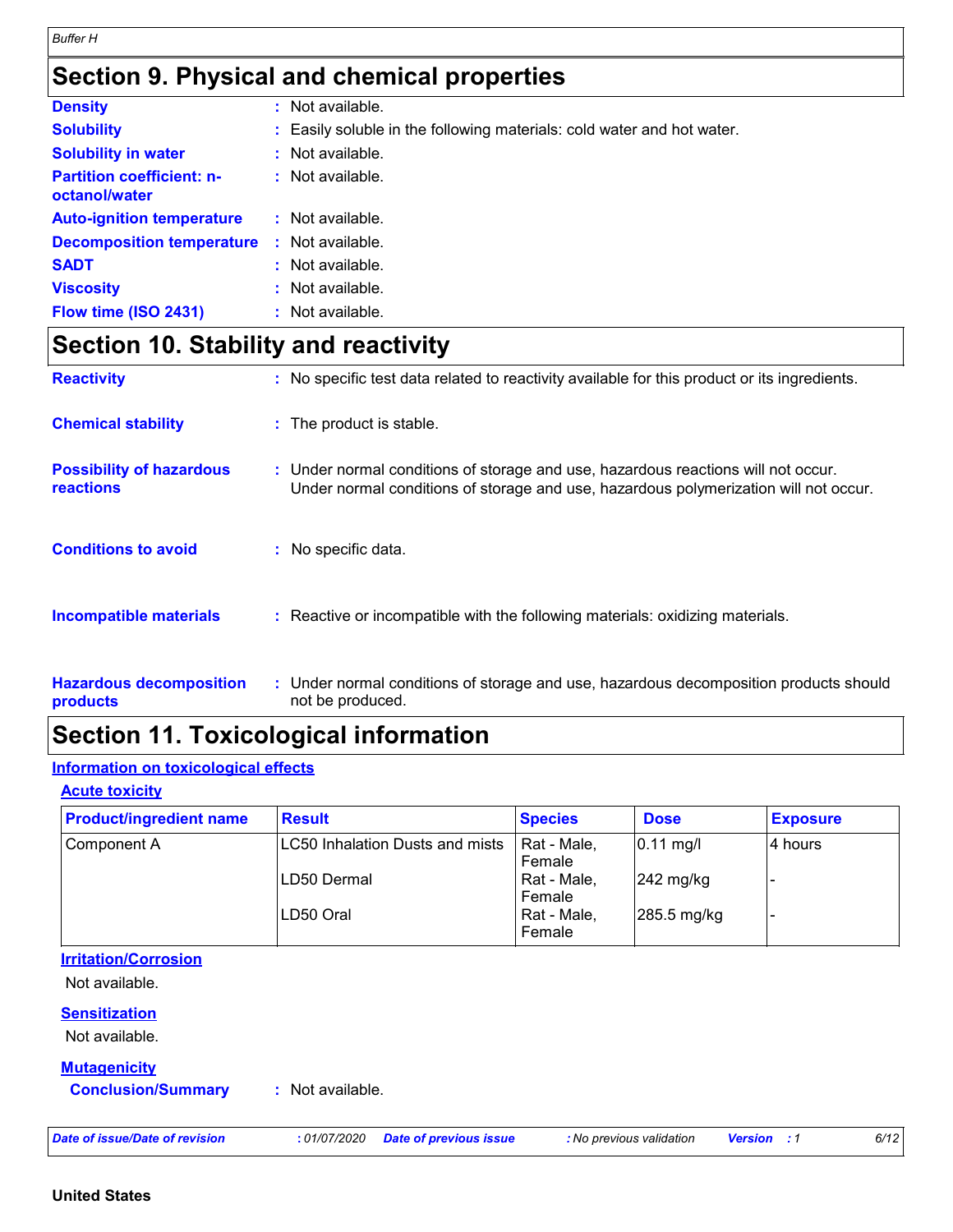## **Section 11. Toxicological information**

| <b>Carcinogenicity</b>                                                      |                                                                                                          |  |  |  |  |  |  |
|-----------------------------------------------------------------------------|----------------------------------------------------------------------------------------------------------|--|--|--|--|--|--|
| <b>Conclusion/Summary</b>                                                   | : Not available.                                                                                         |  |  |  |  |  |  |
| <b>Reproductive toxicity</b>                                                |                                                                                                          |  |  |  |  |  |  |
| <b>Conclusion/Summary</b>                                                   | : Not available.                                                                                         |  |  |  |  |  |  |
| <b>Teratogenicity</b>                                                       |                                                                                                          |  |  |  |  |  |  |
| <b>Conclusion/Summary</b>                                                   | : Not available.                                                                                         |  |  |  |  |  |  |
| <b>Specific target organ toxicity (single exposure)</b><br>Not available.   |                                                                                                          |  |  |  |  |  |  |
| <b>Specific target organ toxicity (repeated exposure)</b><br>Not available. |                                                                                                          |  |  |  |  |  |  |
| <b>Aspiration hazard</b><br>Not available.                                  |                                                                                                          |  |  |  |  |  |  |
| <b>Information on the likely</b><br>routes of exposure                      | : Routes of entry anticipated: Oral, Dermal, Inhalation.                                                 |  |  |  |  |  |  |
| <b>Potential acute health effects</b>                                       |                                                                                                          |  |  |  |  |  |  |
| <b>Eye contact</b>                                                          | : No known significant effects or critical hazards.                                                      |  |  |  |  |  |  |
| <b>Inhalation</b>                                                           | : No known significant effects or critical hazards.                                                      |  |  |  |  |  |  |
| <b>Skin contact</b>                                                         | : May cause an allergic skin reaction.                                                                   |  |  |  |  |  |  |
| <b>Ingestion</b>                                                            | : No known significant effects or critical hazards.                                                      |  |  |  |  |  |  |
|                                                                             |                                                                                                          |  |  |  |  |  |  |
|                                                                             | <b>Symptoms related to the physical, chemical and toxicological characteristics</b>                      |  |  |  |  |  |  |
| <b>Eye contact</b>                                                          | : No specific data.                                                                                      |  |  |  |  |  |  |
| <b>Inhalation</b>                                                           | : No specific data.                                                                                      |  |  |  |  |  |  |
| <b>Skin contact</b>                                                         | : Adverse symptoms may include the following:<br>irritation<br>redness                                   |  |  |  |  |  |  |
| <b>Ingestion</b>                                                            | : No specific data.                                                                                      |  |  |  |  |  |  |
|                                                                             | Delayed and immediate effects and also chronic effects from short and long term exposure                 |  |  |  |  |  |  |
| <b>Short term exposure</b>                                                  |                                                                                                          |  |  |  |  |  |  |
| <b>Potential immediate</b><br>effects                                       | : Not available.                                                                                         |  |  |  |  |  |  |
| <b>Potential delayed effects</b>                                            | : Not available.                                                                                         |  |  |  |  |  |  |
| <b>Long term exposure</b>                                                   |                                                                                                          |  |  |  |  |  |  |
| <b>Potential immediate</b><br>effects                                       | : Not available.                                                                                         |  |  |  |  |  |  |
| <b>Potential delayed effects</b>                                            | : Not available.                                                                                         |  |  |  |  |  |  |
| <b>Potential chronic health effects</b>                                     |                                                                                                          |  |  |  |  |  |  |
| Not available.                                                              |                                                                                                          |  |  |  |  |  |  |
| <b>General</b>                                                              | : Once sensitized, a severe allergic reaction may occur when subsequently exposed to<br>very low levels. |  |  |  |  |  |  |
| <b>Carcinogenicity</b>                                                      | : No known significant effects or critical hazards.                                                      |  |  |  |  |  |  |
| <b>Mutagenicity</b>                                                         | : No known significant effects or critical hazards.                                                      |  |  |  |  |  |  |
|                                                                             |                                                                                                          |  |  |  |  |  |  |
| <b>Date of issue/Date of revision</b>                                       | 7/12<br>:01/07/2020<br><b>Date of previous issue</b><br>: No previous validation<br>Version : 1          |  |  |  |  |  |  |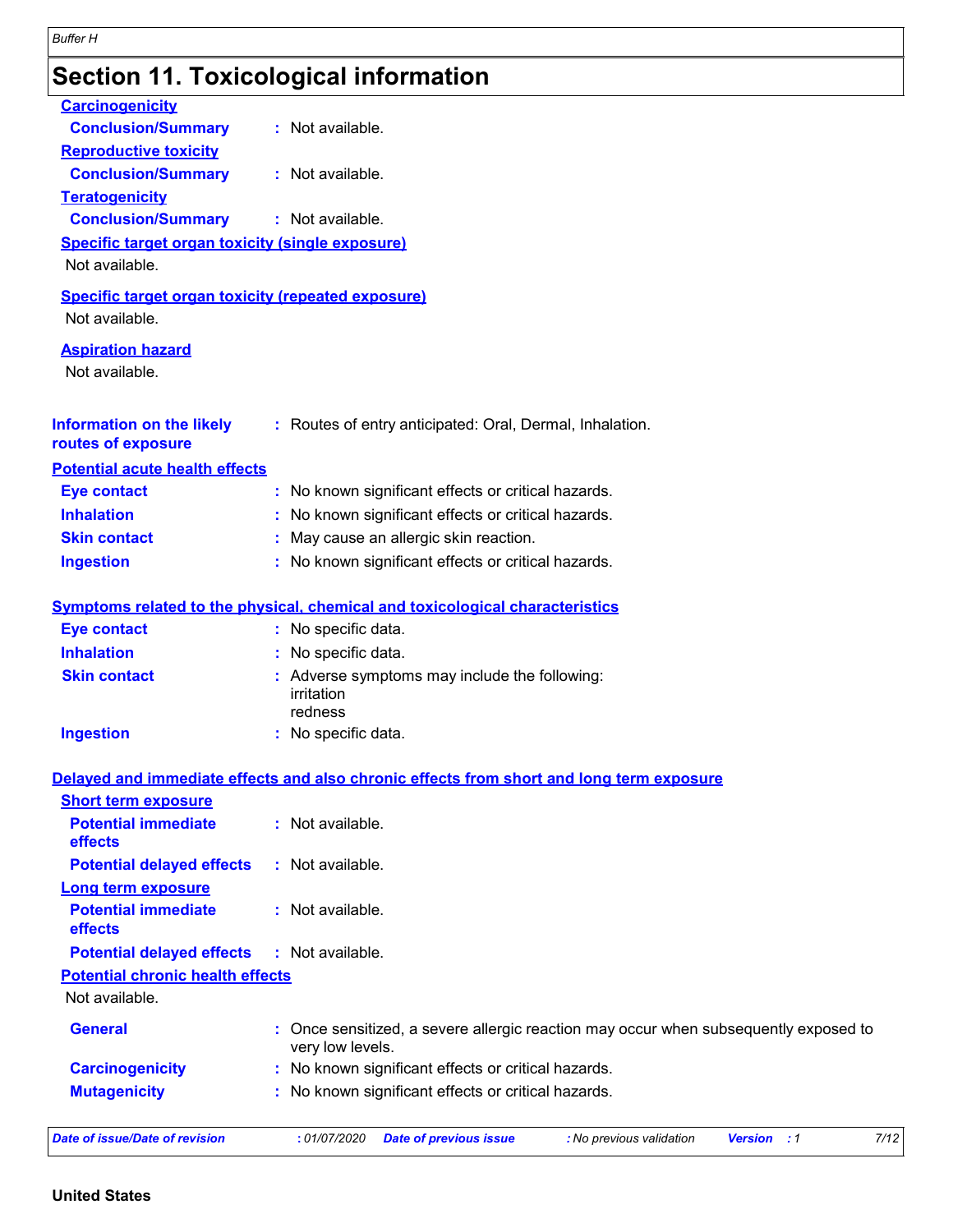### **Section 11. Toxicological information**

| <b>Teratogenicity</b> | : No known significant effects or critical hazards. |
|-----------------------|-----------------------------------------------------|
|                       |                                                     |

- **Developmental effects :** No known significant effects or critical hazards.
- **Fertility effects :** No known significant effects or critical hazards.

#### **Numerical measures of toxicity**

#### **Acute toxicity estimates**

| <b>Product/ingredient name</b> | Oral (mg/<br>kg) | <b>Dermal</b><br>(mg/kg) | Inhalation Inhalation<br>(gases)<br>(ppm) | (vapors)<br>(mg/l) | <b>Inhalation</b><br>$\vert$ (dusts and<br>$mists)$ (mg/ |
|--------------------------------|------------------|--------------------------|-------------------------------------------|--------------------|----------------------------------------------------------|
| Component A                    | 285.5            | 242                      | N/A                                       | N/A                | 0.11                                                     |

### **Section 12. Ecological information**

#### **Toxicity**

| <b>Product/ingredient name</b> | <b>Result</b>                                                                                             | <b>Species</b>                                                                   | <b>Exposure</b>        |  |
|--------------------------------|-----------------------------------------------------------------------------------------------------------|----------------------------------------------------------------------------------|------------------------|--|
| Component A                    | Acute EC50 0.18 ppm Fresh water<br>Acute LC50 0.07 ppm Fresh water<br>Chronic NOEC 0.044 mg/l Fresh water | Daphnia - Daphnia magna<br>Fish - Oncorhynchus mykiss<br>Daphnia - Daphnia magna | 148 hours<br>196 hours |  |
|                                | Chronic NOEC 2.38 mg/l Fresh water                                                                        | Fish - Pimephales promelas                                                       | 21 days<br>98 days     |  |

**Conclusion/Summary :** Not available.

#### **Persistence and degradability**

| <b>Product/ingredient name</b> | Test                                                                     | <b>Result</b> |                             | <b>Dose</b> |                         | <b>Inoculum</b>  |
|--------------------------------|--------------------------------------------------------------------------|---------------|-----------------------------|-------------|-------------------------|------------------|
| Component A                    | OECD 301D<br>Ready<br>Biodegradability -<br><b>Closed Bottle</b><br>Test |               | 0 % - Not readily - 28 days |             |                         | Activated sludge |
| <b>Product/ingredient name</b> | <b>Aquatic half-life</b>                                                 |               | <b>Photolysis</b>           |             | <b>Biodegradability</b> |                  |
| Component A                    |                                                                          |               |                             |             | Not readily             |                  |

#### **Bioaccumulative potential**

| <b>Product/ingredient name</b> | $LogP_{ow}$ | <b>BCF</b> | <b>Potential</b> |
|--------------------------------|-------------|------------|------------------|
| Component A                    | 0.119       |            | low              |

| <b>Mobility in soil</b><br><b>Soil/water partition</b><br><b>coefficient (Koc)</b> | $:$ Not available.                                  |
|------------------------------------------------------------------------------------|-----------------------------------------------------|
| <b>Other adverse effects</b>                                                       | : No known significant effects or critical hazards. |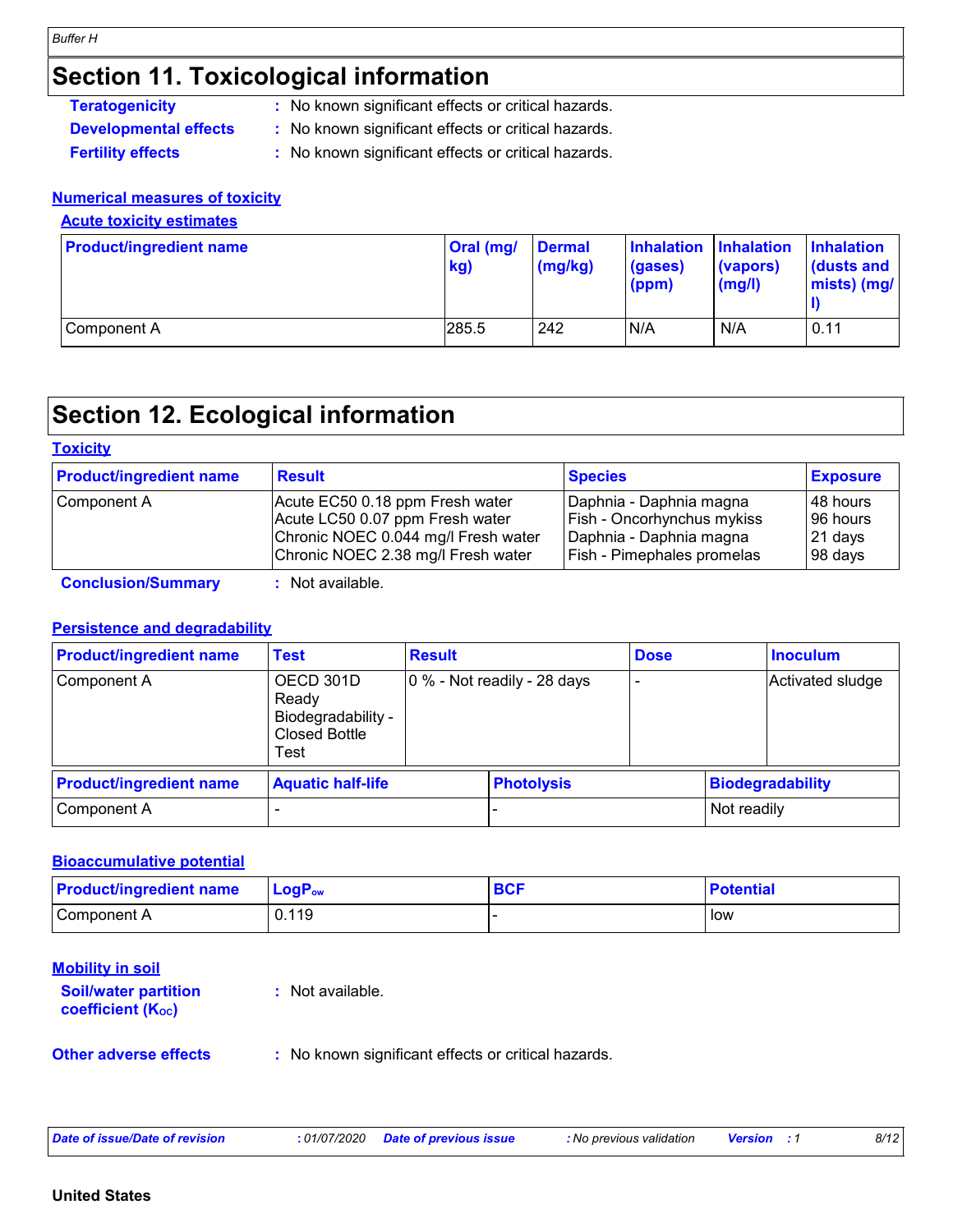### **Section 13. Disposal considerations**

| <b>Disposal methods</b> | : The generation of waste should be avoided or minimized wherever possible. Disposal<br>of this product, solutions and any by-products should at all times comply with the<br>requirements of environmental protection and waste disposal legislation and any<br>regional local authority requirements. Dispose of surplus and non-recyclable products<br>via a licensed waste disposal contractor. Waste should not be disposed of untreated to<br>the sewer unless fully compliant with the requirements of all authorities with jurisdiction.<br>Waste packaging should be recycled. Incineration or landfill should only be considered<br>when recycling is not feasible. This material and its container must be disposed of in a<br>safe way. Care should be taken when handling emptied containers that have not been<br>cleaned or rinsed out. Empty containers or liners may retain some product residues.<br>Avoid dispersal of spilled material and runoff and contact with soil, waterways, drains |
|-------------------------|----------------------------------------------------------------------------------------------------------------------------------------------------------------------------------------------------------------------------------------------------------------------------------------------------------------------------------------------------------------------------------------------------------------------------------------------------------------------------------------------------------------------------------------------------------------------------------------------------------------------------------------------------------------------------------------------------------------------------------------------------------------------------------------------------------------------------------------------------------------------------------------------------------------------------------------------------------------------------------------------------------------|
|                         | and sewers.                                                                                                                                                                                                                                                                                                                                                                                                                                                                                                                                                                                                                                                                                                                                                                                                                                                                                                                                                                                                    |

### **Section 14. Transport information**

|                                      | <b>DOT Classification</b> | <b>IMDG</b>              | <b>IATA</b>              |
|--------------------------------------|---------------------------|--------------------------|--------------------------|
| <b>UN number</b>                     | Not regulated.            | Not regulated.           | Not regulated.           |
| <b>UN proper</b><br>shipping name    | $\overline{\phantom{a}}$  | -                        |                          |
| <b>Transport</b><br>hazard class(es) | $\overline{\phantom{a}}$  | $\overline{\phantom{0}}$ | -                        |
| <b>Packing group</b>                 | $\overline{\phantom{a}}$  | $\overline{\phantom{0}}$ | $\overline{\phantom{a}}$ |
| <b>Environmental</b><br>hazards      | No.                       | No.                      | No.                      |

**Additional information**

**Special precautions for user Transport within user's premises:** always transport in closed containers that are **:** upright and secure. Ensure that persons transporting the product know what to do in the event of an accident or spillage.

**Transport in bulk according to Annex II of MARPOL and the IBC Code :** Not available.

### **Section 15. Regulatory information**

| <b>U.S. Federal regulations</b>                                                   | : TSCA 8(a) CDR Exempt/Partial exemption: Not determined                  |
|-----------------------------------------------------------------------------------|---------------------------------------------------------------------------|
|                                                                                   |                                                                           |
| <b>Clean Air Act Section 112</b><br>(b) Hazardous Air<br><b>Pollutants (HAPS)</b> | Not listed                                                                |
| <b>Clean Air Act Section 602</b><br><b>Class I Substances</b>                     | : Not listed                                                              |
| <b>Clean Air Act Section 602</b><br><b>Class II Substances</b>                    | : Not listed                                                              |
|                                                                                   | United States inventory (TSCA 8b): All components are listed or exempted. |

| Date of issue/Date of revision |  |  |  |  |  |  |  |
|--------------------------------|--|--|--|--|--|--|--|
|--------------------------------|--|--|--|--|--|--|--|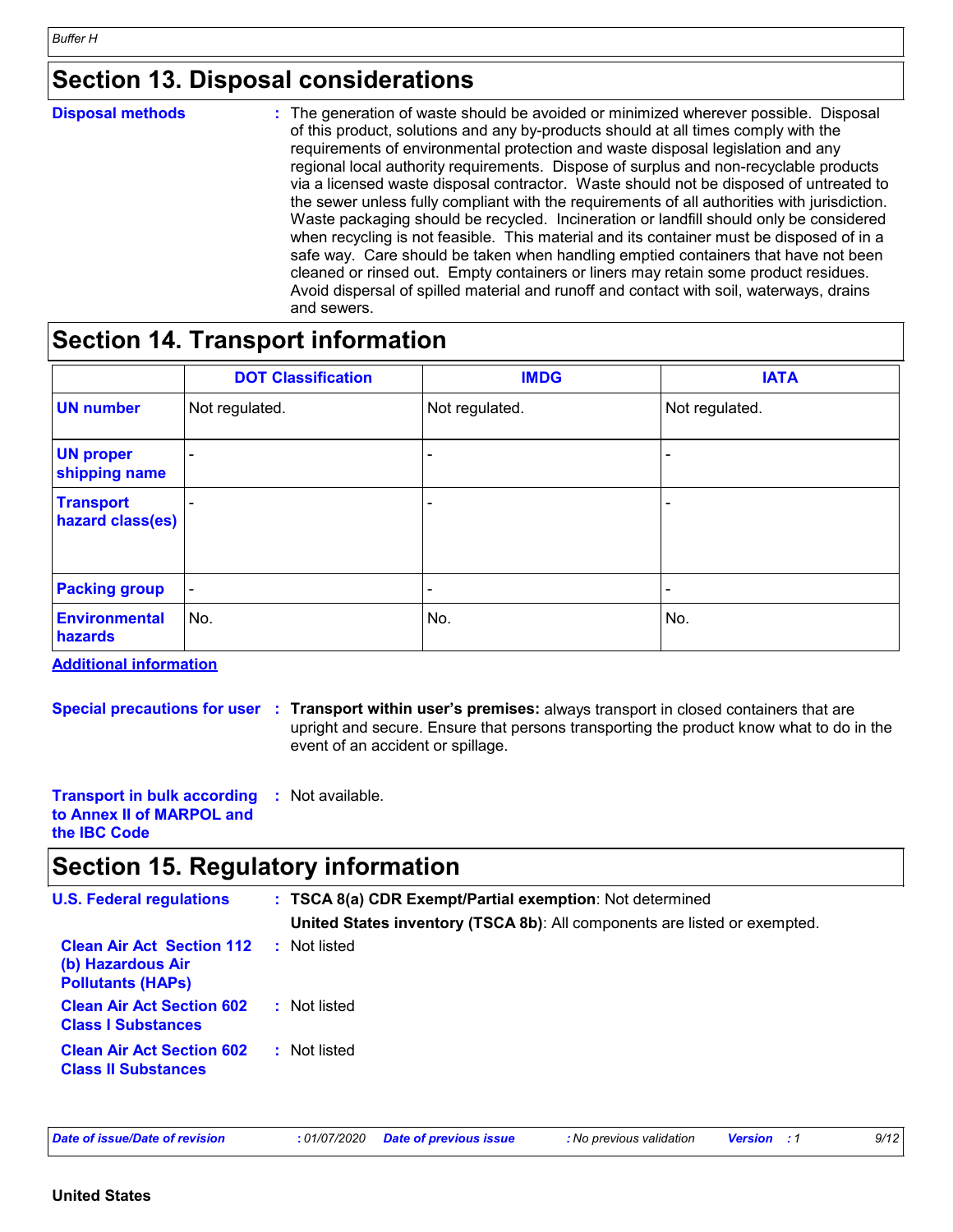### **Section 15. Regulatory information**

| <b>DEA List I Chemicals</b><br>(Precursor Chemicals)         | : Not listed |
|--------------------------------------------------------------|--------------|
| <b>DEA List II Chemicals</b><br><b>(Essential Chemicals)</b> | : Not listed |

#### **SARA 302/304**

#### **Composition/information on ingredients**

No products were found.

**SARA 304 RQ :** Not applicable.

#### **SARA 311/312**

**Classification :** SKIN SENSITIZATION - Category 1

#### **Composition/information on ingredients**

| <b>Name</b> | $\frac{9}{6}$ | <b>Classification</b>                                                                                                                                                                                                                                                                                         |  |
|-------------|---------------|---------------------------------------------------------------------------------------------------------------------------------------------------------------------------------------------------------------------------------------------------------------------------------------------------------------|--|
| Component A | Proprietary   | ACUTE TOXICITY (oral) - Category 3<br>ACUTE TOXICITY (dermal) - Category 3<br>ACUTE TOXICITY (inhalation) - Category 2<br>SKIN CORROSION - Category 1B<br>SERIOUS EYE DAMAGE - Category 1<br>SKIN SENSITIZATION - Category 1A<br>HNOC - Corrosive to digestive tract<br>HNOC - Corrosive to respiratory tract |  |

#### **SARA 313**

Not applicable.

#### **State regulations**

| <b>Massachusetts</b> | : None of the components are listed. |
|----------------------|--------------------------------------|
| <b>New York</b>      | : None of the components are listed. |
| <b>New Jersey</b>    | : None of the components are listed. |
| <b>Pennsylvania</b>  | : None of the components are listed. |

#### **California Prop. 65**

This product does not require a Safe Harbor warning under California Prop. 65.

#### **International regulations**

**Chemical Weapon Convention List Schedules I, II & III Chemicals** Not listed.

#### **Montreal Protocol**

Not listed.

**Stockholm Convention on Persistent Organic Pollutants** Not listed.

**Rotterdam Convention on Prior Informed Consent (PIC)** Not listed.

**UNECE Aarhus Protocol on POPs and Heavy Metals** Not listed.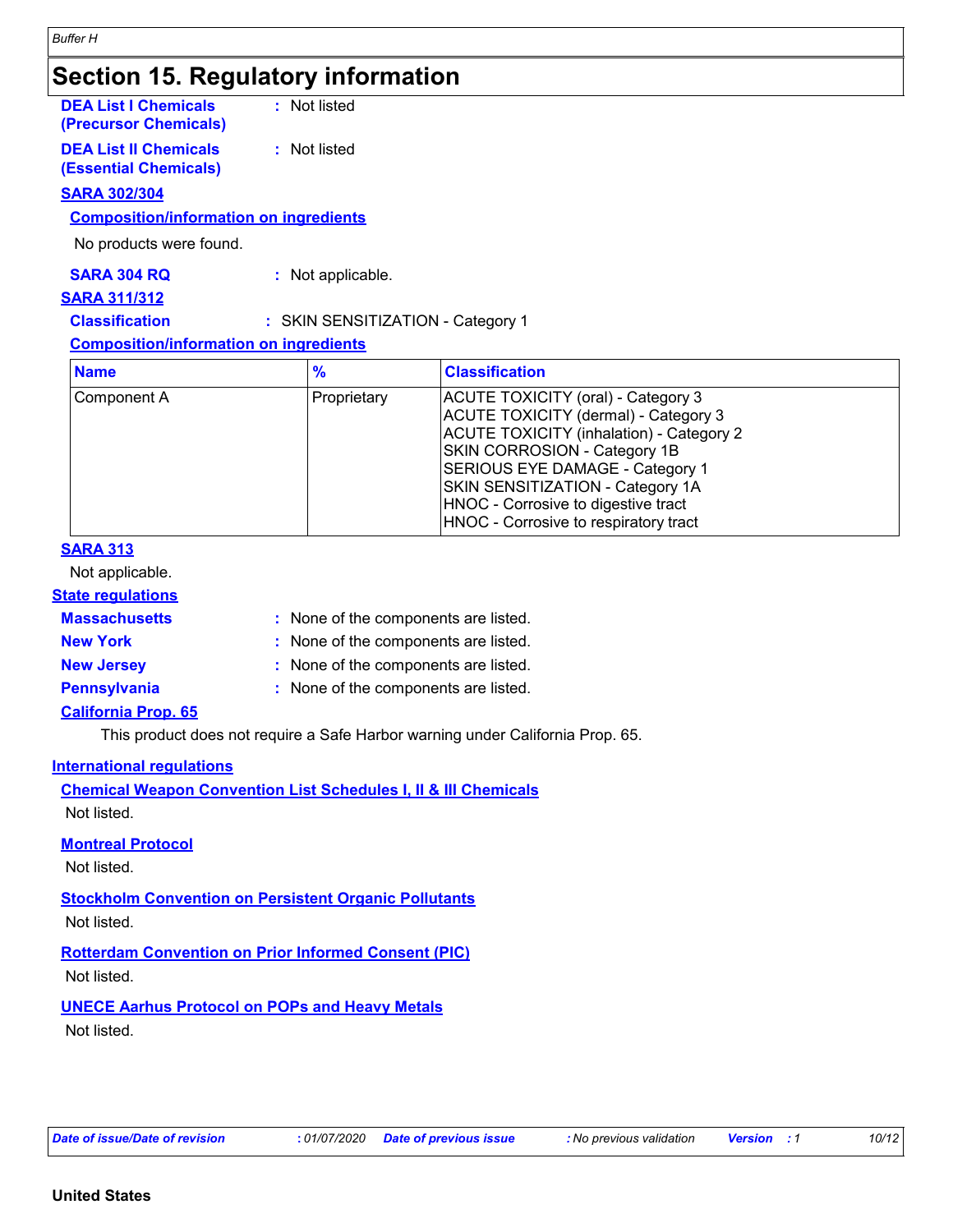### **Section 16. Other information**

**Hazardous Material Information System (U.S.A.)**



**Caution: HMIS® ratings are based on a 0-4 rating scale, with 0 representing minimal hazards or risks, and 4 representing significant hazards or risks. Although HMIS® ratings and the associated label are not required on SDSs or products leaving a facility under 29 CFR 1910.1200, the preparer may choose to provide them. HMIS® ratings are to be used with a fully implemented HMIS® program. HMIS® is a registered trademark and service mark of the American Coatings Association, Inc.**

**The customer is responsible for determining the PPE code for this material. For more information on HMIS® Personal Protective Equipment (PPE) codes, consult the HMIS® Implementation Manual.**

#### **National Fire Protection Association (U.S.A.)**



**Reprinted with permission from NFPA 704, Identification of the Hazards of Materials for Emergency Response Copyright ©1997, National Fire Protection Association, Quincy, MA 02269. This reprinted material is not the complete and official position of the National Fire Protection Association, on the referenced subject which is represented only by the standard in its entirety.**

**Copyright ©2001, National Fire Protection Association, Quincy, MA 02269. This warning system is intended to be interpreted and applied only by properly trained individuals to identify fire, health and reactivity hazards of chemicals. The user is referred to certain limited number of chemicals with recommended classifications in NFPA 49 and NFPA 325, which would be used as a guideline only. Whether the chemicals are classified by NFPA or not, anyone using the 704 systems to classify chemicals does so at their own risk.**

**History :** Sphera Solutions **Date of issue/Date of revision Version Prepared by Date of previous issue : :** 01/07/2020 **:** No previous validation **Key to abbreviations :** 1 **Classification Justification** Skin Sens. 1, H317 Calculation method  $\therefore$  ATE = Acute Toxicity Estimate AMP = Acceptable maximum peak above the acceptable ceiling concentration for an 8-hr shift BCF = Bioconcentration Factor GHS = Globally Harmonized System of Classification and Labelling of Chemicals IATA = International Air Transport Association IBC = Intermediate Bulk Container IMDG = International Maritime Dangerous Goods LogPow = logarithm of the octanol/water partition coefficient MARPOL = International Convention for the Prevention of Pollution From Ships, 1973 as modified by the Protocol of 1978. ("Marpol" = marine pollution) N/A = Not available *Date of issue/Date of revision* **:** *01/07/2020 Date of previous issue : No previous validation Version : 1 11/12*

**Procedure used to derive the classification**